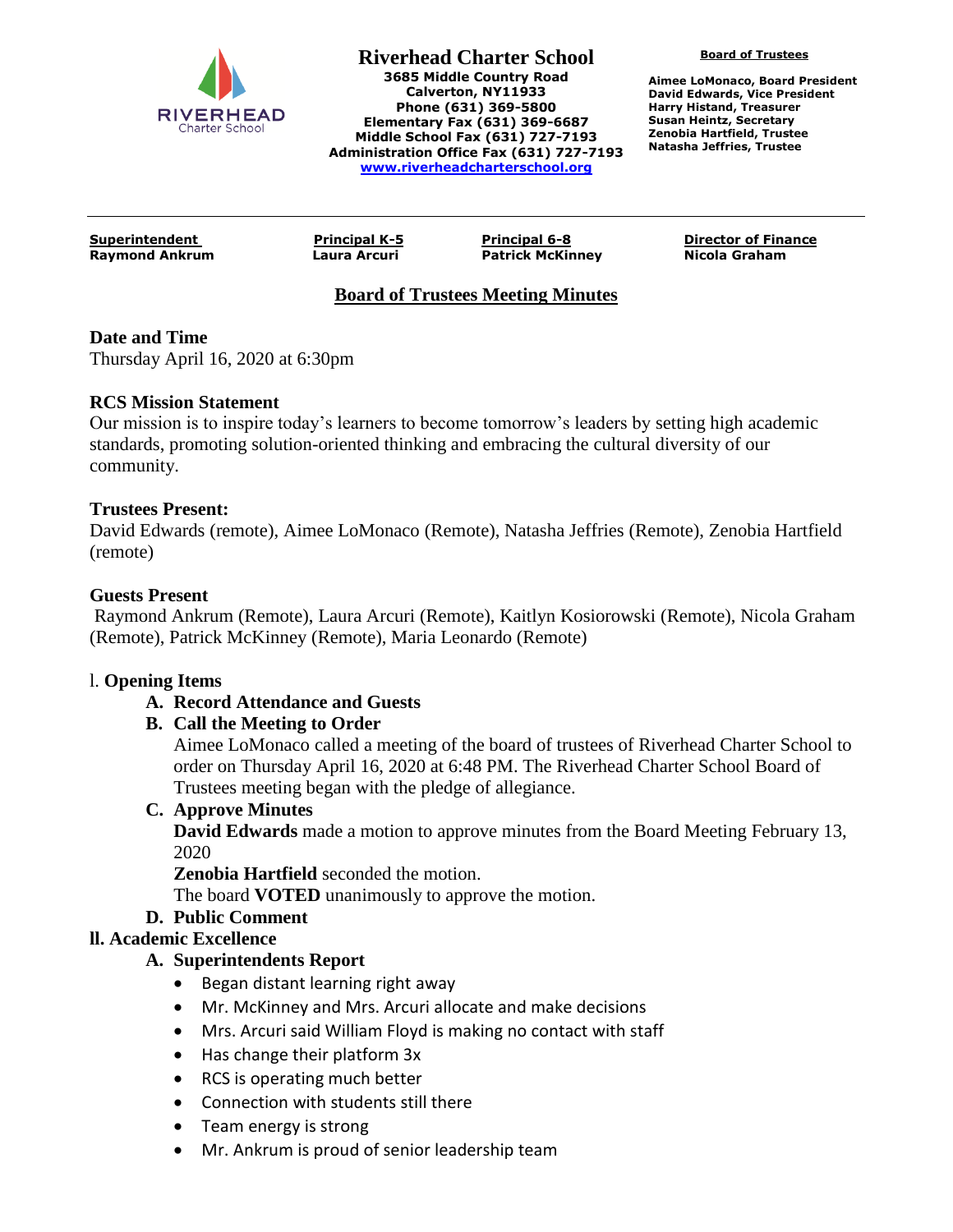

**Riverhead Charter School 3685 Middle Country Road Calverton, NY11933 Phone (631) 369-5800 Elementary Fax (631) 369-6687 Middle School Fax (631) 727-7193 Administration Office Fax (631) 727-7193 [www.riverheadcharterschool.org](http://www.riverheadcharterschool.org/)**

**Board of Trustees**

**Aimee LoMonaco, Board President David Edwards, Vice President Harry Histand, Treasurer Susan Heintz, Secretary Zenobia Hartfield, Trustee Natasha Jeffries, Trustee**

**Raymond Ankrum Laura Arcuri Patrick McKinney Nicola Graham**

**Superintendent Principal K-5 Principal 6-8 Director of Finance**

- Facilities updates
- HS midst closing out a lease
- Need help with Riverhead town for allegiance
- Must start high school next year
- Need to focus on a physical space
- Portables for a second options
- Want kinds near each other
- Keep on campus because of COVID-19
- Cuomo delayed school closing until May 15
- Fully believe won't see school opening until the fall
- Second wave to hit in the fall
- Present plant for fall at the May meeting
- Received enrollment increase to 1000 students
- Lottery went off without a hitch

## **IV. Development**

#### **V. Facility**

**IV. Finance**

#### **Director of Finance Report**

- $\bullet$  Issues 5<sup>th</sup> tuition billing for March and April
- February Served 15 days breakfast and lunch
- March 10 days breakfast and 9 days lunch with 5 days grab and go
- Annual financial bond summary sent out in compliance
- Accepted 108 students at the lottery
	- o 106 Kindergartners
	- $\circ$  1 3<sup>rd</sup> sibling
	- $\circ$  1 4<sup>th</sup> sibling
- Attendance ADA compliance as of January
- 191 applications accepted for lottery
- Supplied broken down by demographics

## **VII. Governance**

#### **V. Other Business**

#### **A. Board Candidate- Maria Leonardo**

Welcome and Introduction of all on the call

-Relationship and How Affiliated with the school

- -Relationship with Susan Heinzt
- -Works with the church

-Children graduated from RCS

-Current child in RCS

What about the charter board interests you